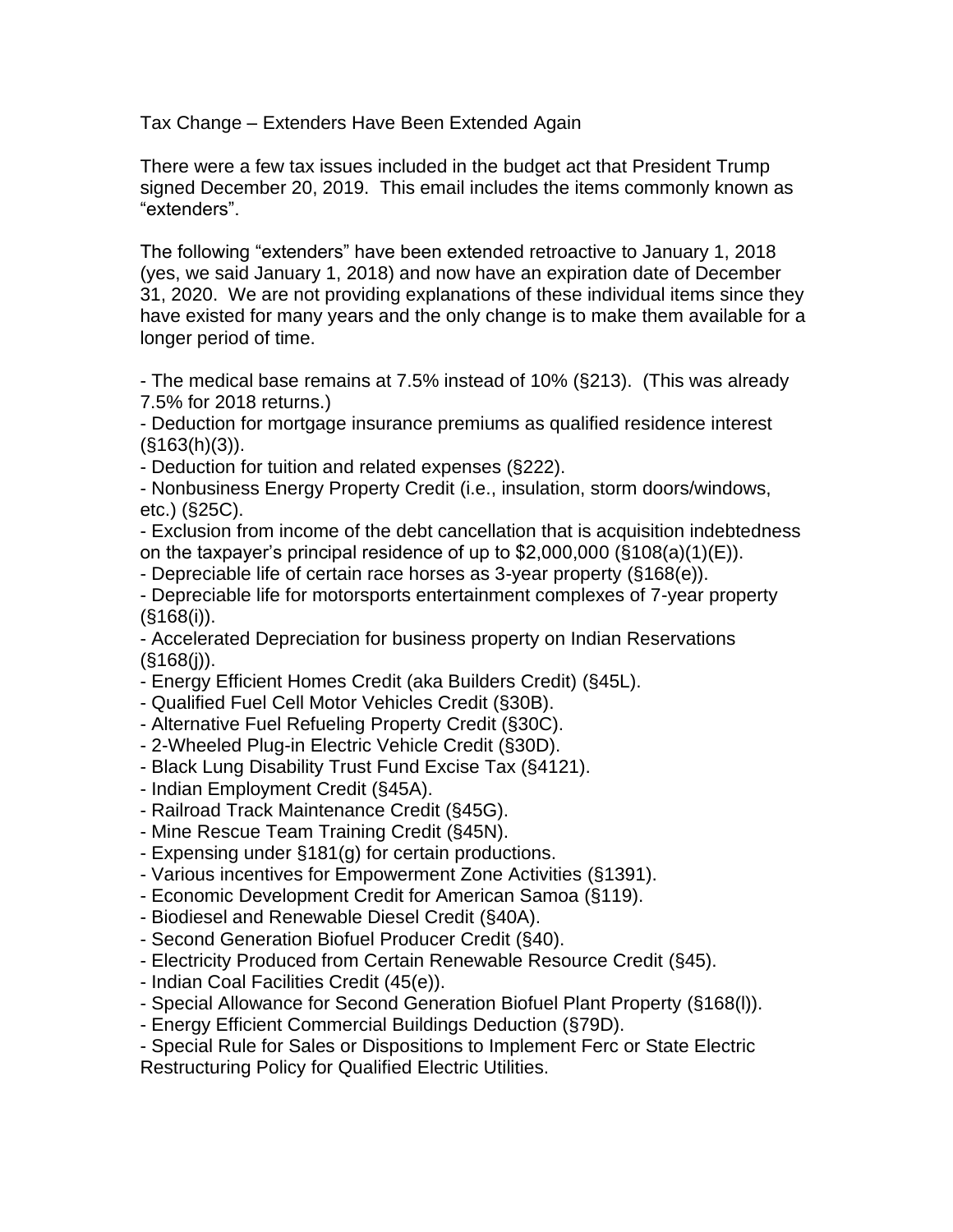- Extension and Clarification of Excise Tax Credits relating to alternative fuels (§6426 and §6426).

- Oil Spill Liability Trust Fund Rate (§4611).

The following "extenders" were scheduled to expire at the end of 2019 and have now been extended through 2020.

- New Markets Credit (§45D).
- Employer Credit for Paid Family & Medical Leave (§45S).
- Work Opportunity Credit (§51).
- Certain Provisions Related to Beer, Wine, and Distilled Spirits.
- Look-thru Rule for Related Controlled Foreign Corporations (§954).
- Credit for health insurance costs of Eligible Individuals (§35(b)).

Although some of these extenders may help some taxpayers, we feel Congress acted irresponsible in retroactively extending many of the "extenders". The purpose of many of these "extenders" is to give taxpayers a tax incentive to do something. Reinstating extenders retroactively to January 1, 2018, doesn't seem like a great way to "incentivize" anyone to do something in 2018 or most of 2019. It could cause a person to wonder if these "extenders" were passed to reward friends of our elected Congress.

On the government side, IRS is now required to revise all applicable forms and schedules (& programming) to take into account the items that were extended for 2019. We would not be surprised if IRS delays the ability to file tax returns due to this late action by Congress. Further, IRS is required to revise forms and schedules (& programming) for 2018 to take these into account. On the taxpayer side, taxpayers will have to decide if it is worth it to amend their 2018 returns including digging out their documentation for the applicable items. Most taxpayer use a tax professional to prepare their returns and these tax professionals probably won't prepare the amended returns for free.

In fairness, these "extenders" now run through December 31, 2020, which means taxpayers will have an incentive to do something during 2020.

Upcoming seminars listed below.

This text has been shared by David & Mary Mellem, EAs & Ashwaubenon Tax Professionals.

©2019 Ashwaubenon Tax Professionals. No reproduction of this article is permitted without the express written consent of Ashwaubenon Tax Professionals, 2140 Holmgren Way, Suite 1040, Green Bay, WI 54304, 920- 496-1065.